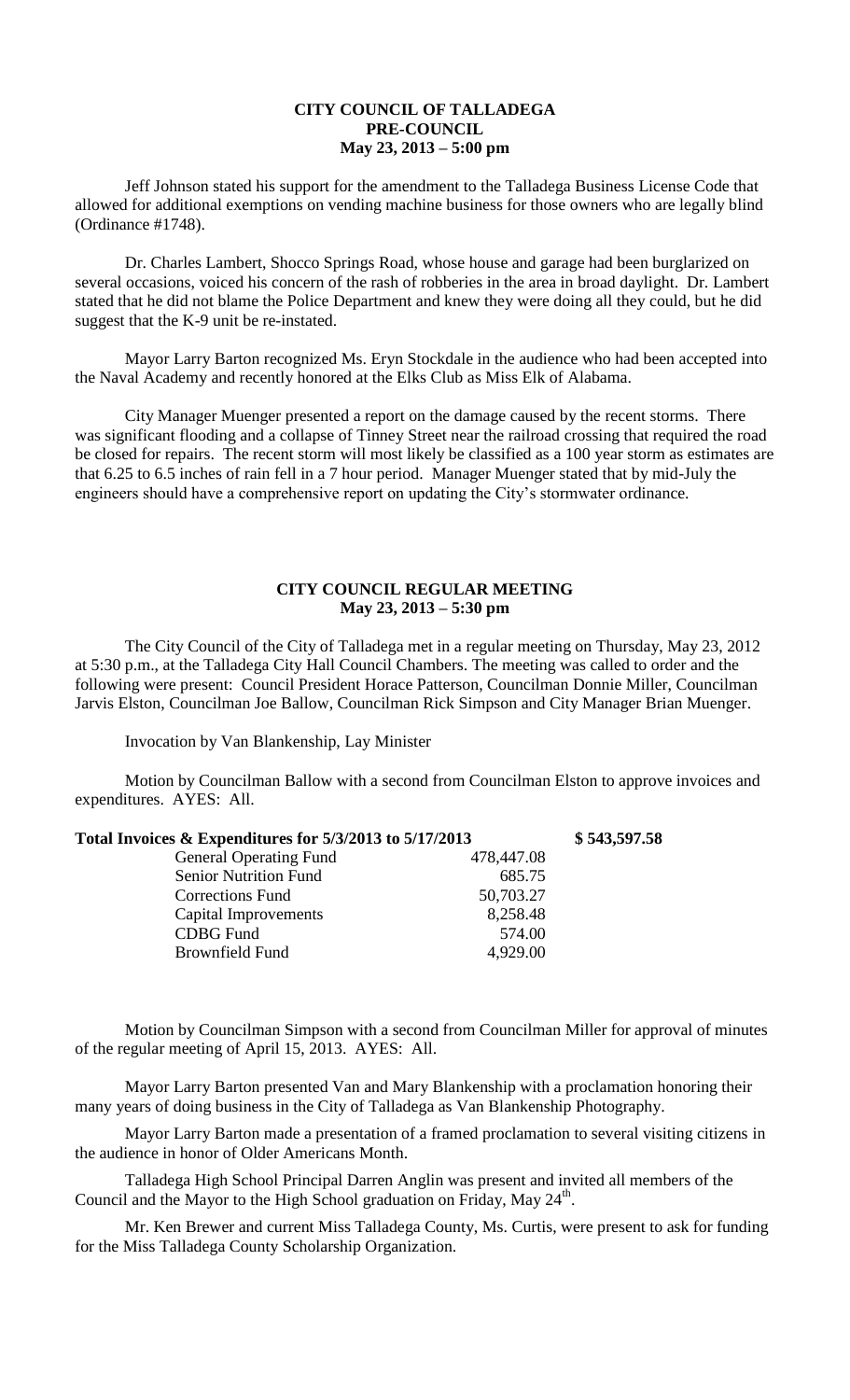Motion by Councilman Simpson with a second from Councilman Miller for purchasing a \$500 full page ad in the Miss Talladega County Scholarship booklet. AYES: All.

Motion by Councilman Simpson with a second from Councilman Ballow approving a funding request from Duane Player, Music Director Talladega High School, for \$2,000 for music stands and chairs. AYES: All.

Motion by Councilman Ballow with a second from Councilman Elston to approve a 050 – Retail Beer (off premises only) and 070 – Retail Table Wine (off premises only) for Express Mart 24 at 823 East Battle Street. AYES: All.

**Ordinance #1748** amending the City's business license ordinance to allow exemptions for blind business owners under the State-run Business Enterprise Program (BEP) on licensing fees for vending machines on Federal and State property.

Motion by Councilman Miller with a second from Councilman Simpson for immediate consideration of Ordinance #1748. Roll Call. AYES: All.

Motion by Councilman Elston with a second from Councilman Ballow for reading of the heading only of Ordinance #1748. Roll Call. AYES: All.

AN ORDINANCE TO AMEND ORDINANCE NO. 1709 - THE BUSINESS LICENSE CODE OF THE CITY OF TALLADEGA, ALABAMA, FOR THE BUSINESS LICENSE YEAR 2012 AND EACH SUBSEQUENT YEAR THEREAFTER.

Motion by Councilman Elston with a second by Councilman Miller for approval and adoption of Ordinance #1748. Roll Call. AYES: All.

**Resolution #2811** approving an ATRIP application for resurfacing of Thornton Street, Nimitz Street, Broadway Avenue and Bankhead Blvd.

**Resolution #2812** approving an ATRIP application for resurfacing of Eastaboga Road, Ironaton Cut-off and Ironaton Road.

**Resolution #2813** approving an ATRIP application for resurfacing of Stephen J. White Memorial Blvd.

**Resolution #2814** approving an ATRIP application for resurfacing of Renfroe Road.

**Resolution #2815** approving an ATRIP application for resurfacing of Howard Street.

**Resolution #2816** approving an ATRIP application for resurfacing of Spring Street, Hawthorne Street, East Street and Allison Mill Road.

**Resolution #2817** approving an ATRIP application for resurfacing of Gertrude Michaels, South Street, McMillan Street and Chaffee Street.

**Resolution #2818** approving an ATRIP application for resurfacing of Cherry Street and Taylors Mill Road.

**Resolution #2819** approving an ATRIP application for upgrading the traffic signal with a preemption system to interface with the railroad crossing signals at the intersection of Coosa Street and East Street.

Motion by Councilman Miller with a second from Councilman Simpson to approve Resolutions #2811 to #2819. Roll Call. AYES: All.

**Resolution #2820** approving a contract with Davis Builders to include ADA compliant renovations to restrooms on the main floor of City Hall, creation of a conference room from vacant office space and improvements/repair of water damaged office space for a cost not to exceed \$64,855.00.

Motion by Councilman Miller with a second from Councilman Simpson to approve Resolution #2820. Roll Call. AYES: All.

**Resolution #2821** approving payments to Alabama Regional Communications System (ARCS) for monthly costs already incurred on the 800 radio system at a rate of \$945/month for the Fire Dept. and \$1935/month for the Police Department.